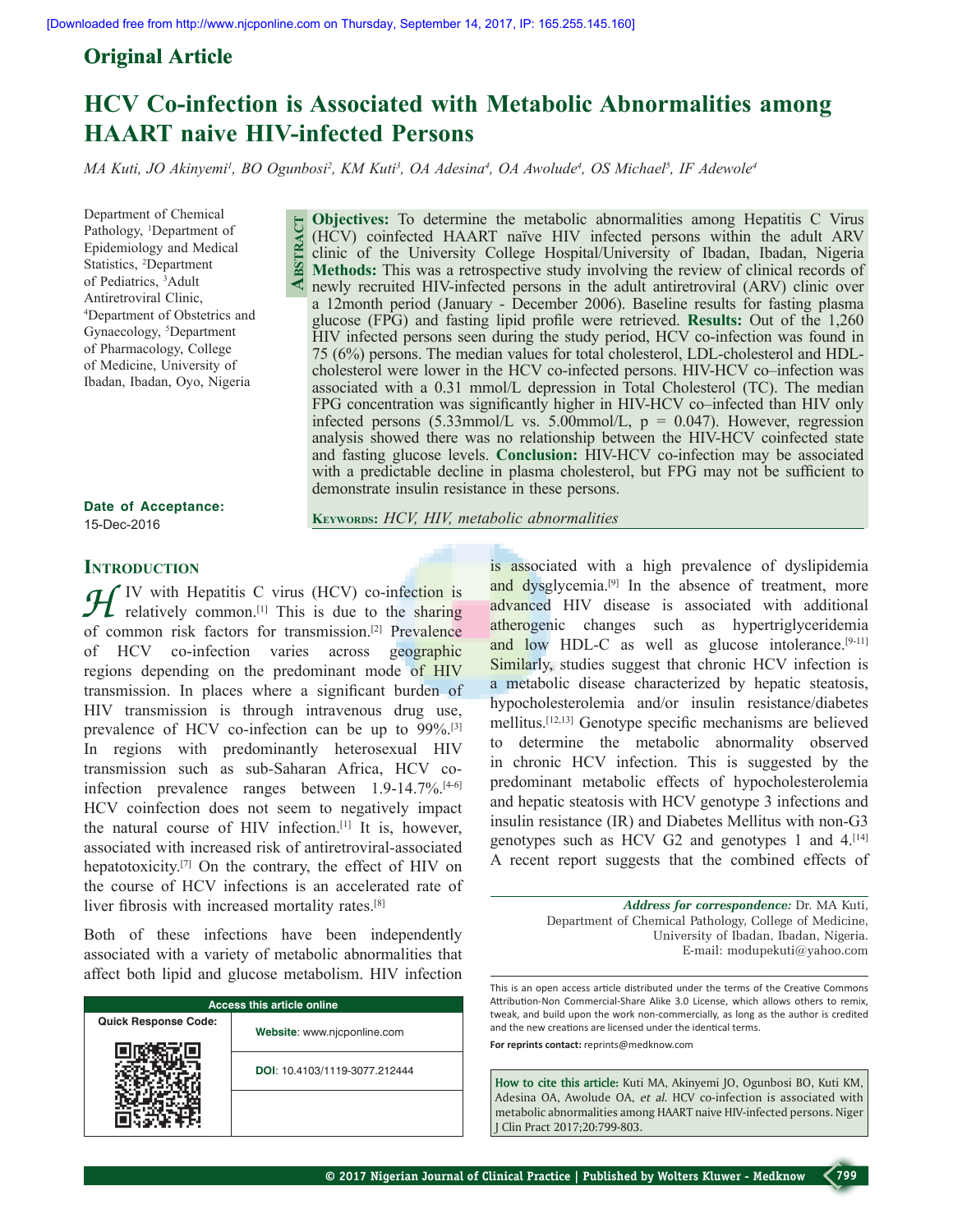HIV/HCV infection on glucose and lipid metabolism may also be affected by host genetic influences. The presence of interleukin 28 receptor alpha (IL28RA) polymorphisms and ADIPOQ rs2241766 G allele (GG/GT genotype) have been shown to influence the glucose and lipid abnormalities observed in HIV/HCV co-infected persons.[15,16]

The metabolic changes observed in HIV-HCV co-infected persons have clinical consequences. Insulin resistance has been shown to be associated with progression of hepatic fibrosis and reduction in both rapid virological response and sustained virological response to peginterferon and ribavirin.[17,18] The contrary may be true for hypocholesterolemia.[19] Reports also suggest that HCV co-infection may prevent hyperlipidemia which may be induced by HAART.<sup>[20,21]</sup> This study was undertaken to describe the effects of HIV-HCV coinfection on lipid and glucose metabolism among a Nigerian population of ART naïve HIV infected persons.

### **Materials and Methods**

This was a retrospective study in which clinical and laboratory records of persons attending the adult ARV clinic of the University College Hospital/University of Ibadan, Ibadan, Nigeria were reviewed and analyzed. The UCH/UI ARV clinic was established in 2002. HIV infected persons were enrolled into the adult ARV clinic if they were aged 15 years or older. HIV infection was confirmed by a Western Blot assay. Pregnant HIV infected women were excluded from this study.

The medical records or case notes were reviewed to extract the physical examination findings, baseline laboratory investigation results; full blood count, and clinical chemistries (Alanine Transaminase, Urea, Glucose, Creatinine, and a Complete Lipid Profile). Similarly, the sputum AFB and Chest X-ray findings and Serological screening for Hepatitis B and C, baseline CD4 cells/mm3 and HIV-1 RNA load were reviewed. This study was conducted from January to December 2006 and ethical clearance was obtained from the IRB of UCH/UI Ibadan.

Fasting blood samples were collected into specimen collection tubes containing Potassium EDTA and Fluoride oxalate for the measurement of lipids and glucose respectively. Plasma total cholesterol, HDL cholesterol, triglycerides, and glucose estimations were done on a Roche Hitachi 902 auto-analyzer (Roche Diagnostics Co, Indianapolis, IN) using standard Roche enzymatic kits (Roche Diagnostics, Basel, Switzerland). LDL cholesterol was calculated using the Friedewald formula  $(LDL-Cholesterol (mmol/L) = Total Cholesterol (mmol/$ L)-[HDL Cholesterol (mmol/L) + Triglycerides (mmol/L) /2.17]. CD4+ counts were measured with *Partec Cyflow*

(Partec GmBH, Munster, Germany) and HIV RNA viral load with *Roche Amplicor® HIV1 version 1.5* (Roche Diagnostics, GmbH, Mannheim, Germany). Screening for Hepatitis B was done by detection of hepatitis B surface antigen (HBsAg) using a 3rd generation enzymelinked immunoabsorbent assay (ELISA); and for testing for HCV antibodies (anti-HCV) using a 3rd generation assay.

### **Statistical Analysis**

Data obtained was analyzed using the Statistical Package for Social Sciences (SPSS) version 17. Descriptive statistics were reported as means with standard deviation and median with interquartile range. Means were compared using the Student t test, Medians were compared using the Mann-Whitney *U* test while proportions were compared using the z test. Spearman's correlation was used to determine associations between variables. Simple and multiple linear regressions were employed to describe the relationships between metabolic parameters and HCV status. Level of statistical significance was set at  $p < 0.05$ .

### **Results**

A total of 1,316 ART-naïve HIV-infected persons were recruited into the adult ART programme during the period studied. The characteristics of these persons have been previously described (11). Out of these, 1260 persons had the result of hepatitis C screening and thus, were used for further analysis. The Socio-demographic characteristics and baseline laboratory results of the 1260 persons are shown in Table 1 and Table 2 respectively.

The percentage of persons with Hepatitis C virus coinfection with Total Cholesterol < 3.89 mmol/L and LDL cholesterol < 2.59 mmol/L was significantly more than those without HCV co-infection (74.7% vs. 54.2%, p = 0.004; 82.7% vs.  $69.8\%$ ,  $p = 0.010$ , both respectively). Two hundred and nine persons (16.6%) had impaired fasting glucose (> 2.85 mmol/L). There was no significant difference in the percentage of persons with impaired fasting glucose among the HCV coinfected persons (14.7%) compared with those without HCV co-infection (16.8%).

Table 3 shows results of simple linear regression of glucose and the cholesterol fractions against HCV coinfection status. HIV/HCV coinfection predicted a statistically significant reduction in all the cholesterol containing fractions. No such relationship existed between the HCV coinfection and glucose or triglycerides. The result of a multiple linear regression model that included, age > 40years, weight, gender, CD4 count, log viral load and HCV co-infectivity status is shown in Table 4. The model summaries for TC; HDL-C; LDL-C; TG and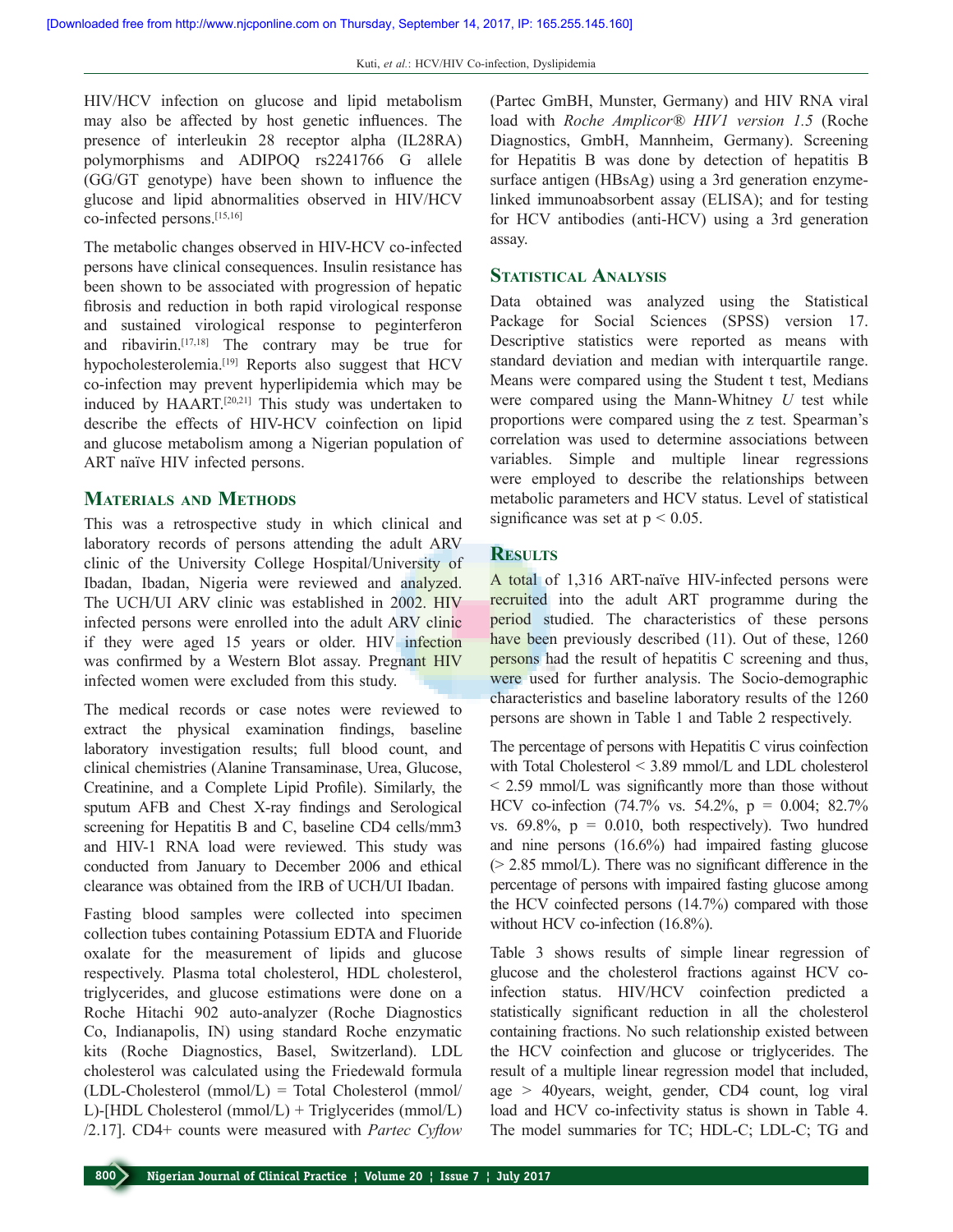Kuti, *et al.*: HCV/HIV Co-infection, Dyslipidemia

| Table 1: Socio-Demographic characteristics of study persons |            |                 |                |                |
|-------------------------------------------------------------|------------|-----------------|----------------|----------------|
| <b>Subjects</b>                                             | All        | <b>HIV</b> only | <b>HIV HCV</b> | <i>p</i> value |
| $n^{a}$ (%)                                                 | 1260       | 1185(94)        | 75(6.0)        |                |
| Age $(yrs.)^+$                                              | 35.2(9.9)  | 35.1(10.0)      | 36.1(8.8)      | 0.286          |
| Female                                                      | 854 (67.8) | 810 (68.4)      | 44 (58.7)      | 0.082          |
| Male <sup>a</sup>                                           | 406(32.2)  | 375(31.6)       | 31(41.3)       |                |
| Married <sup>a</sup>                                        | 767 (60.9) | 726 (67.3)      | 41 (54.7)      | 0.256          |
| Post-primary education <sup>a</sup>                         | 836 (66.3) | 786 (66.3)      | 50 (66.7)      | 0.952          |

Values-<sup>a</sup> n  $(\%)$ ; \* Significant at  $p < 0.05$ 

| Table 2: Clinical and laboratory characteristics of study persons |             |                 |                |               |
|-------------------------------------------------------------------|-------------|-----------------|----------------|---------------|
| <b>Subjects</b>                                                   | All         | <b>HIV</b> only | <b>HIV/HCV</b> | p value       |
| Total Cholesterol (mmol/L)#                                       | 3.65(1.55)  | 3.65(1.55)      | 3.44(1.16)     | $\leq 0.001*$ |
| HDL-Cholesterol (mmol/L)#                                         | 1.01(0.62)  | 0.96(0.62)      | 0.78(0.54)     | $< 0.001*$    |
| $LDL-Cholesterol (mmol/L)$ #                                      | 2.05(1.40)  | 1.99(1.37)      | 1.68(1.11)     | $0.006*$      |
| Triglycerides $(mmol/L)\#$                                        | 1.28(0.79)  | 1.27(0.80)      | 1.33(0.77)     | 0.052         |
| Glucose (mmol/L)#                                                 | 5.00(1.28)  | 5.00(1.28)      | 5.33(0.94)     | $0.047*$      |
| Weight $(kg)$ +                                                   | 56.6 (12.9) | 56.8(13.0)      | 53.9(12.3)     | 0.098         |
| $CD4$ count (cells/mm3)#                                          | 185 (295)   | 191(301)        | 125(211)       | $0.015*$      |
| Viral Load ( $log(10)$ copies/ml)#                                | 5.04(5.54)  | 5.04(5.53)      | 5.22(5.84)     | 0.089         |

# median (Interquartile Range); <sup>+</sup> mean (standard deviation); \* Significant at p < 0.05

| Table 3: Simple linear regression of metabolic parameters with HIV/HCV coinfection status |                                                    |                         |          |  |  |
|-------------------------------------------------------------------------------------------|----------------------------------------------------|-------------------------|----------|--|--|
| Variable (mmol/L)                                                                         | <b>Regression Coefficient (<math>\beta</math>)</b> | 95% Confidence Interval | p-value  |  |  |
| <b>Total Cholesterol</b>                                                                  | $-0.41$                                            | $-0.68: -0.13$          | $0.003*$ |  |  |
| HDL-Cholesterol                                                                           | $-0.14$                                            | $-0.25; -0.03$          | $0.013*$ |  |  |
| LDL-Cholesterol                                                                           | $-0.29$                                            | $-0.51: -0.07$          | $0.011*$ |  |  |
| Triglycerides                                                                             | 0.11                                               | $-0.06:0.28$            | 0.196    |  |  |
| Glucose                                                                                   | 0.20                                               | $-0.10:0.51$            | 0.188    |  |  |
| * Significant at $p < 0.05$                                                               |                                                    |                         |          |  |  |

| Table 4: Coefficients from multiple linear regression of metabolic, clinical and demographic parameters |                          |                        |                        |                      |                 |
|---------------------------------------------------------------------------------------------------------|--------------------------|------------------------|------------------------|----------------------|-----------------|
| <b>Variable</b>                                                                                         | <b>Total Cholesterol</b> | <b>HDL-Cholesterol</b> | <b>LDL-Cholesterol</b> | <b>Triglycerides</b> | <b>Glucose</b>  |
|                                                                                                         | (mmol/L)                 | (mmol/L)               | (mmol/L)               | (mmol/L)             | (mmol/L)        |
| HCV presence                                                                                            | $-0.065(0.037)$          | $-0.048(0.126)$        | $-0.068(0.029)$        | 0.040(0.210)         | 0.050(0.124)    |
| Male                                                                                                    | $-0.167(0.000)$          | $-0.084(0.015)$        | $-0.122(0.000)$        | $-0.051(0.145)$      | $-0.041(0.244)$ |
| Age $>40$ yrs                                                                                           | 0.048(0.131)             | 0.036(0.270)           | 0.050(0.123)           | $-0.003(0.929)$      | 0.061(0.067)    |
| Log CD4 count                                                                                           | 0.002(0.966)             | $-0.018(0.624)$        | $-0.020(0.569)$        | $-0.066(0.72)$       | $-0.066(0.073)$ |
| Log Viral RNA load                                                                                      | $-0.126(0.000)$          | $-0.171(0.000)$        | $-0.136(0.000)$        | 0.064(0.065)         | 0.048(0.168)    |
| Weight                                                                                                  | 0.199(0.000)             | 0.138(0.000)           | 0.162(0.000)           | $-0.065(0.066)$      | 0.041(1.157)    |

Values are β (*p* value)

glucose are *R2* = 0.092, *F* (6,963) = 16.17, *p* < 0.005; *R 2* = 0.063, *F* (6,962) = 10.97, *p* < 0.005; *R 2* = 0.067, *F*  $(6,963) = 11.56$ , $p < 0.005$ ;  $R2 = 0.024$ ,  $F (6,962) = 3.89$ , *p* < 0.005; *R2* = 0.092, *F* (6,958) = 2.334, *p* < 0.030, all respectively. The presence of HCV co-infection predicted a decrease in all the cholesterol containing fractions. This was, however, only significant for TC and LDL-C.Table 1:

### **Discussion**

This study found a significant association between the presence of HCV co-infection and significant reduction in plasma TC, HDL-C and LDL-C in HAART-naïve HIV infected Nigerian adults attending the ARV. The median TC was lower in HCV co-infected persons compared with those without the co-infection. It was demonstrated that the HIV/HCV co-infected state resulted in a decrease of 0.31 mmol/L and a decrease of 0.27 mmol/L in TC and LDL-C respectively. Although the HIV/HCV group had a significantly higher median fasting plasma glucose concentration, regression analysis did not show any significant relationship. These findings, to the best of our knowledge, are the first to be reported from sub-Saharan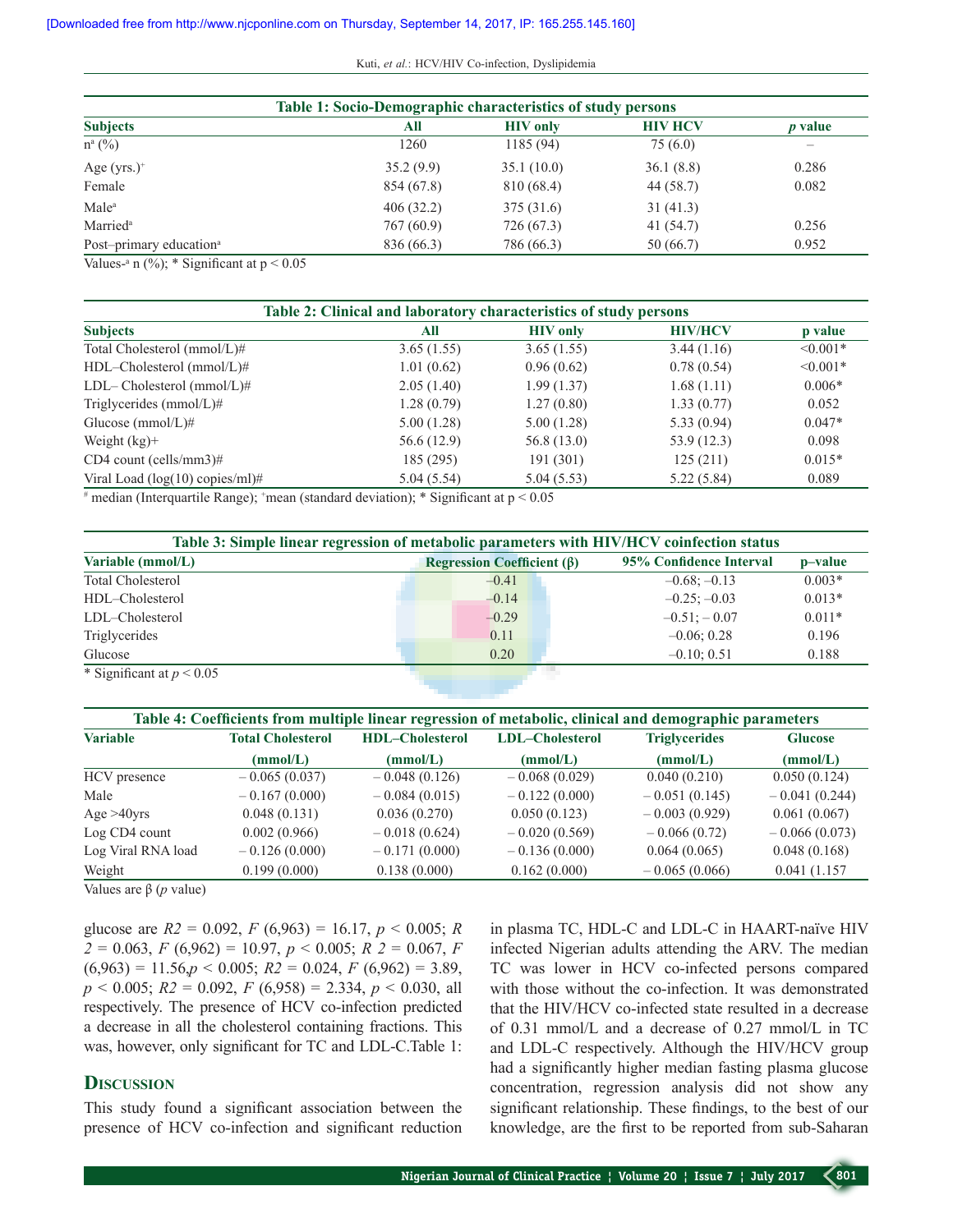Africa on the metabolic consequences of HIV/HCV coinfectivity.

The differences noted between the HIV-HCV coinfected persons and those without are modest compared to that reported by Floris-Moore *et al.* among HIV-infected men.[22] On univariate analysis of their data, the differences between the mean of the HCV uninfected group was about 0.98 mmol/L and 0.71 mmol/L lower than the HCV infected subjects for TC and LDL-C respectively. This was further demonstrated on multivariate analysis which showed that the population of HCV infected men had TC and LDL-C lower than the HCV uninfected men by 0.84 mmol/L and 0.58 mmol/L respectively. A possible contributory factor to the differences observed may be due to the genotype of the co-infecting HCV in the studied populations. Prati *et al*. [23] demonstrated that HCV-associated hypocholesterolemia was most evident with genotype 3 (G3), intermediate with genotype 1  $(G1)$  and not significant with genotype 2.<sup>[23]</sup> In Nigeria, HCV subtypes described among a group of HIV infected persons were predominantly HCV G1, present in 75% of the subjects and HCV G2 in the remaining 25%.[24] This is similar to findings in the general population as reported from 2 communities in Nigeria where among 60 persons with HCV infection, genotype 1 comprised 85% and genotype 2, 15%.[25] We could not find any reports of HCV G3 in Nigeria. On the contrary, Floris-Moore reports from a population where over 10% of HCV may be due to the HCV  $G3$ .<sup>[26]</sup> The likely presence of this notably hypolipidemic genotype may be responsible for the lower cholesterol reported by the latter group. This may also be suggested by the results of multivariate analysis for the association of HCV coinfected status with triglycerides. HCV G3 has been noted to be associated with relevant hypertriglyceridemia compared with HCV non G3 phenotypes.<sup>[27]</sup> While this association was demonstrated among the population studied by Floris-Moore *et al.*,<sup>[22]</sup> it was not demonstrated among our people. The distinct biochemical effects of HCV G3 was also demonstrated by its ability to interfere with distal cholesterol synthesis pathway resulting in lower levels of lathosterol, 7-dehyrocholesterol and cholesterol but not lanosterol among persons with chronic hepatitis C.<sup>[14]</sup> This effect was not observed among a similar group of HCV G2 infected persons. The specific mechanism underlying this genotype specific perturbation has not been explained.

Regression analysis did not show any association between fasting glucose values and the presence of HCV coinfection. Reports by Forrester *et al* [28], Polgreen *et al* [29] and Howard et al<sup>[30]</sup>, also did not find any significant association between co–infection and elevations in fasting

glucose. Nevertheless, the latter authors demonstrated a significant effect of HCV con-infection and increased insulin resistance within the same group of persons. This will suggest that our findings, with regards to glucose metabolism among our persons may not be at variance with the fairly well established association of HCV infection, HIV infection and HIV/HCV co-infection with increased risk of development of hyperglycemia. What our findings do suggest is that the fasting glucose study may not be the test of choice in demonstrating insulin resistance among HIV/HCV co-infected persons. This was also suggested by Gianotti et al.<sup>[31]</sup> Among a group of 84 persons with long-standing HIV infection, the oral glucose tolerance test identified 7 persons with impaired glucose tolerance/diabetes mellitus who had normal fasting glucose measurements. This was despite the demonstration of significantly higher HOMA-IR values among the IGT/DM group, suggesting that FPG was not sufficiently sensitive to the degree of insulin resistance associated with IGT/DM. This seeming discord may be explained by the fact that abnormalities in FPG and the 2 hour post glucose load identify 2 different forms of insulin resistance. While persons with disorders of fasting glucose have predominantly hepatic insulin resistance and normal muscle insulin sensitivity, individuals with disorders of 2HPG have normal to slightly reduced hepatic insulin sensitivity and moderate to severe muscle insulin resistance.[32] Milner *et al.*[33] have demonstrated that chronic hepatitis C is associated peripheral rather than hepatic insulin resistance. This may explain the absence of an association between HCV co-infection and impairment in fasting glucose measurements. This implies that fasting glucose measurements may not be sensitive to the detection of insulin resistance in HCV, and by extension, in HCV/HIV infected persons.

This study has demonstrated that in the presence of HCV co-infection, cholesterol values are significantly lower in the HIV infected persons. Although both of these infections are known to be associated with insulin resistance, fasting glucose measurement alone may not reveal the insulin resistance expected in them.

### **Financial support and sponsorship**

Nil.

#### **Conflicts of interest**

There are no conflicts of interest.

#### **References**

- 1. Lacombe K, Rockstroh J. HIV and viral hepatitis coinfections: Advances and challenges. Gut 2012;61(Suppl 1):i47-58.
- 2. Kumar R, Singla V, Kacharya S. Impact and management of hepatitis B and hepatitis C virus coinfection in HIV patients. Trop Gastroenterol 2008;29:136-47.